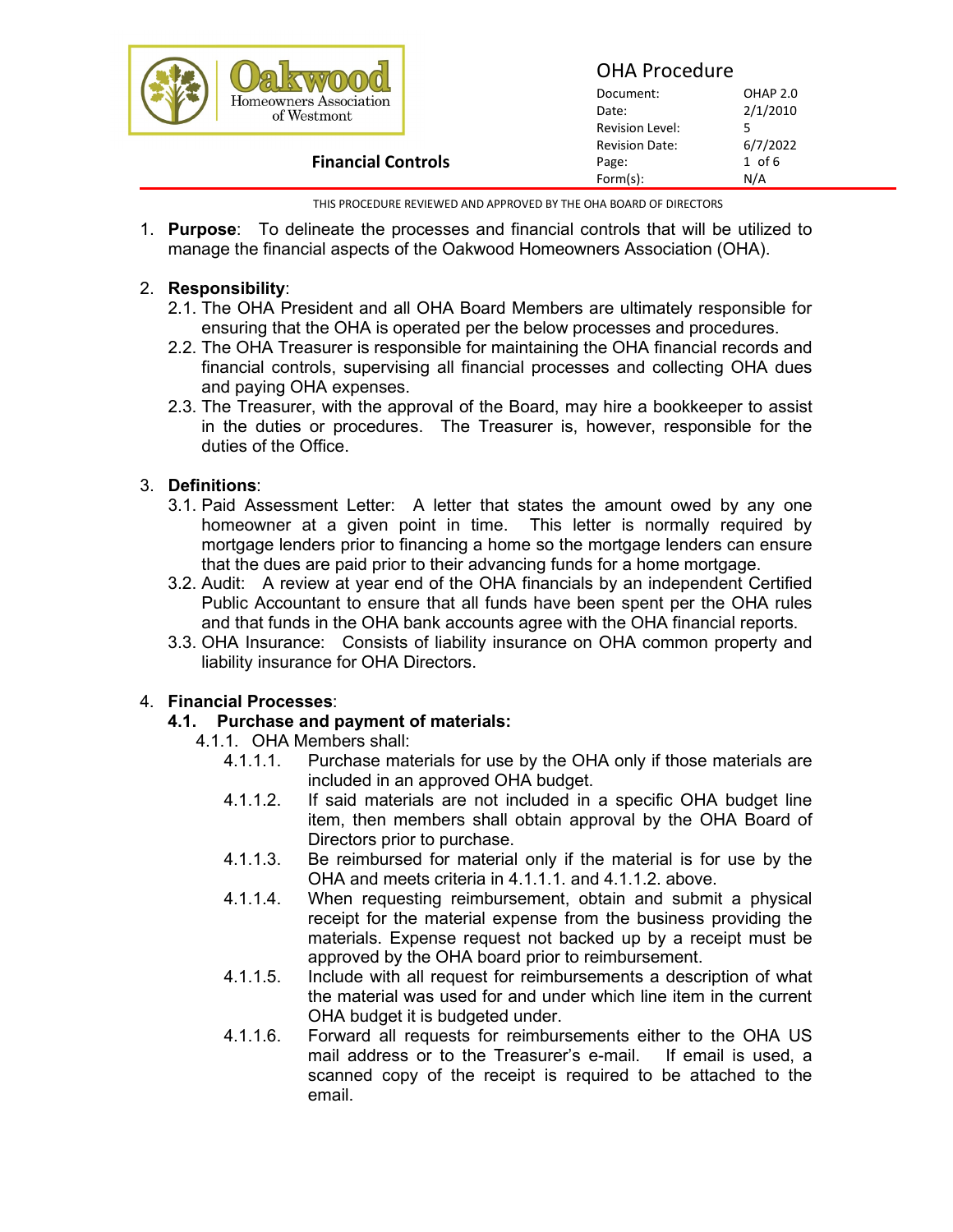- 4.1.2. Treasurer shall:
	- 4.1.2.1. Pick up OHA US mail, including request for reimbursements, at the OHA mailbox.
	- 4.1.2.2. Process payments and generate reimbursement checks at least twice a month.
	- 4.1.2.3. Verify documentation for expense payments per Paragraphs  $4.1.1.1 - 4.1.1.4$ . above.
	- 4.1.2.4. Record transactions in QuickBooks or other computer software as specified by the OHA Treasurer.
	- 4.1.2.5. Cut and distribute checks for payment.<br>4.1.2.6. Retain records of all requests for reir
	- Retain records of all requests for reimbursements, receipts and payments.
	- 4.1.2.7. If the Treasurer is not available and an OHA check has to be issued, then either the President or the Secretary can sign such a check.
	- 4.1.2.8. Report monthly to the OHA Board and to all Committees on the status of OHA expenses as compared to the OHA Budget.

# **4.2. Purchase and payment of contract labor:**

- 4.2.1. The OHA Board of Directors shall:
	- 4.2.1.1. Ensure that all paid labor used by the OHA is contracted. A written contract shall be in place before work is initiated unless a verbal contract is specifically authorized by the OHA Board of Directors.
	- 4.2.1.2. Ensure that all contracted work is by competitive bid, with at least two or more bidders, unless either of the following are met:
		- 4.2.1.2.1. A majority of the board votes to give the work to a single vendor.
		- 4.2.1.2.2. The total billed amount of the contract will be equal to or less than \$500.
	- 4.2.1.3. Ensure that approval of all non-bid contracts is being listed in the appropriate minutes of the meeting where the OHA Board approved the non-bid work.
	- 4.2.1.4. Ensure all work is assigned to the lowest bidder unless there is an overriding reason for picking other than the lowest bidder. Approval of the OHA Board is required before issuing a contract to other than the lowest bidder.
- 4.2.2. OHA President shall:
	- 4.2.2.1. Sign all contracts. In the event that the President is absent, then the Vice President shall sign in place of the President. The entire OHA Board shall be notified immediately when this is applied.
	- 4.2.2.2. Distribute copies of signed contracts per OHAP 1.0.
	- 4.2.2.3. Ensure that all contracts greater or equal to \$5000 shall include a clause that requires the vendor to provide a certified list of all subcontractors and material suppliers associated with the OHA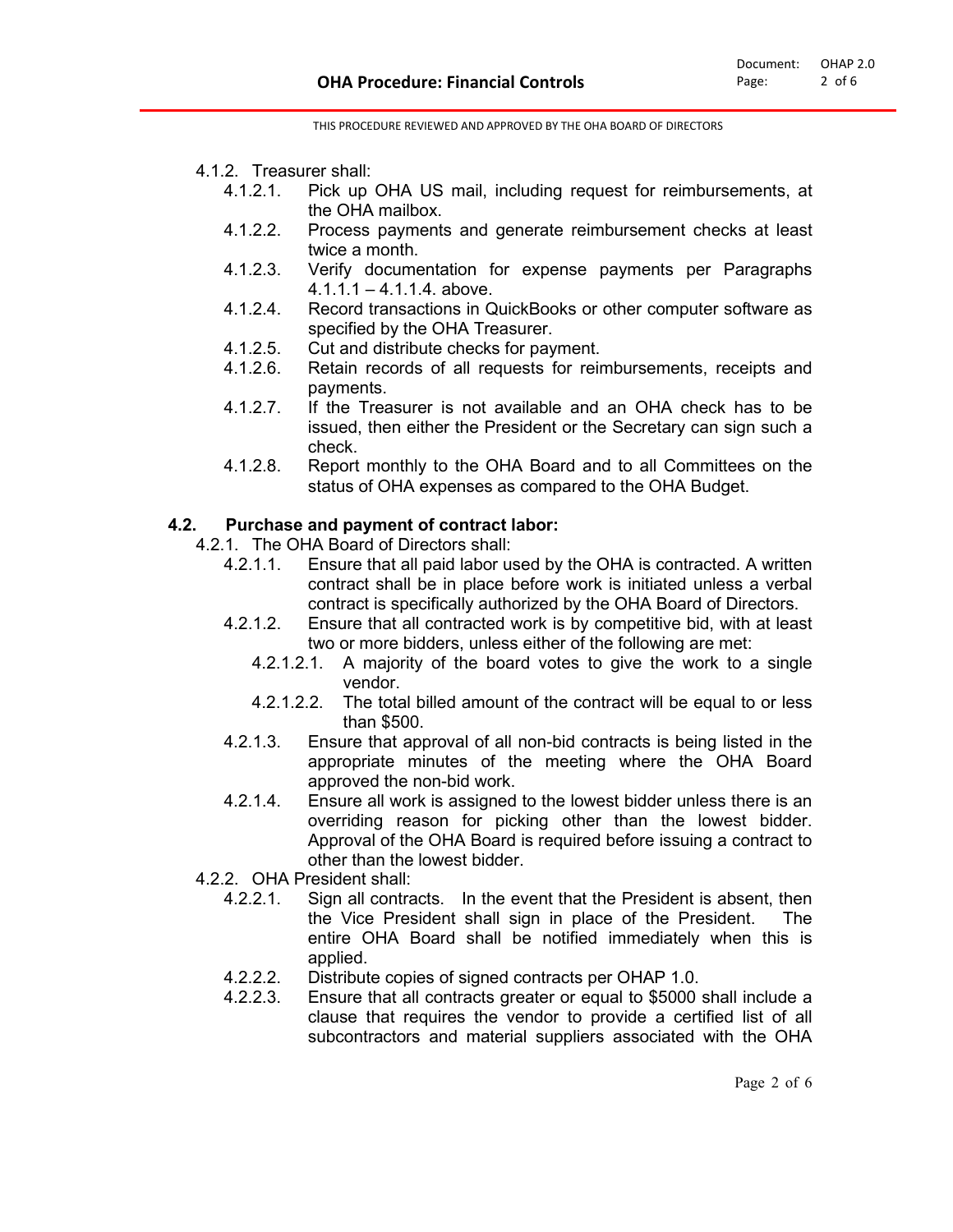work submitted on each invoice and a waiver of lien from each for billed work prior to any payment being made.

- 4.2.3. Member responsible for the work shall:
	- 4.2.3.1. Obtain a Federal Tax I.D. number for companies or individuals performing labor, written or verbal contracted, for the OHA. Note: A Social Security Number can be substituted for the Federal Tax I.D. number if the work is to be performed by an individual and that individual does not have a Federal Tax I.D. number.
	- 4.2.3.2. Obtain a written contract for all labor unless a written contract is specifically waived by the OHA Board.
	- 4.2.3.3. This contract shall:
		- 4.2.3.3.1. Include the provisions of 4.2.2.3. above.
		- 4.2.3.3.2. Include the requirement for workman's compensation insurance for all work performed on OHA property.
		- 4.2.3.3.3. Include a detailed description of the work to be performed and the time frame it is to be performed.
		- 4.2.3.3.4. Include a detailed breakdown of the cost and timing of required payments.
		- 4.2.3.3.5. Include directions that the invoice for the contracted labor shall be mailed directly to the OHA US mail box or emailed to the Treasurer
	- 4.2.3.4. Place a copy of the contract into the OHA Document Control System per OHAP 1.0.

### **4.3. Processing of Dues:**

4.3.1. OHA Board shall:

- 4.3.1.1. Set yearly dues per OHAP #3- Planning and Budgeting
- 4.3.1.2. Publish the level of dues for the upcoming year in the January Oak Leaf
- 4.3.2. Treasurer shall:
	- 4.3.2.1. Present the financial status of the OHA including the level of dues at the Annual Meeting.
	- 4.3.2.2. Prepare a yearly dues invoice for each OHA home, reflecting the dues for the upcoming year.
	- 4.3.2.3. Prepare a statement for all homes with dues, fees or credits outstanding on May 1. Attach this statement with the dues invoice for the upcoming year.
	- 4.3.2.4. Deliver the invoices & statements via US Mail or e-mail no later than the date set by the OHA Board.
	- 4.3.2.5. Pick up dues payments made with physical checks at the OHA US mailbox.
	- 4.3.2.6. Record dues received in OHA financial software.
	- 4.3.2.7. Deposit dues received in the OHA checking account.
	- 4.3.2.8. A late fee will be assessed for all lots for which dues have not been paid for the current year not before fifteen (15) days after the due date and no later than thirty (30) days after the due date.

Page 3 of 6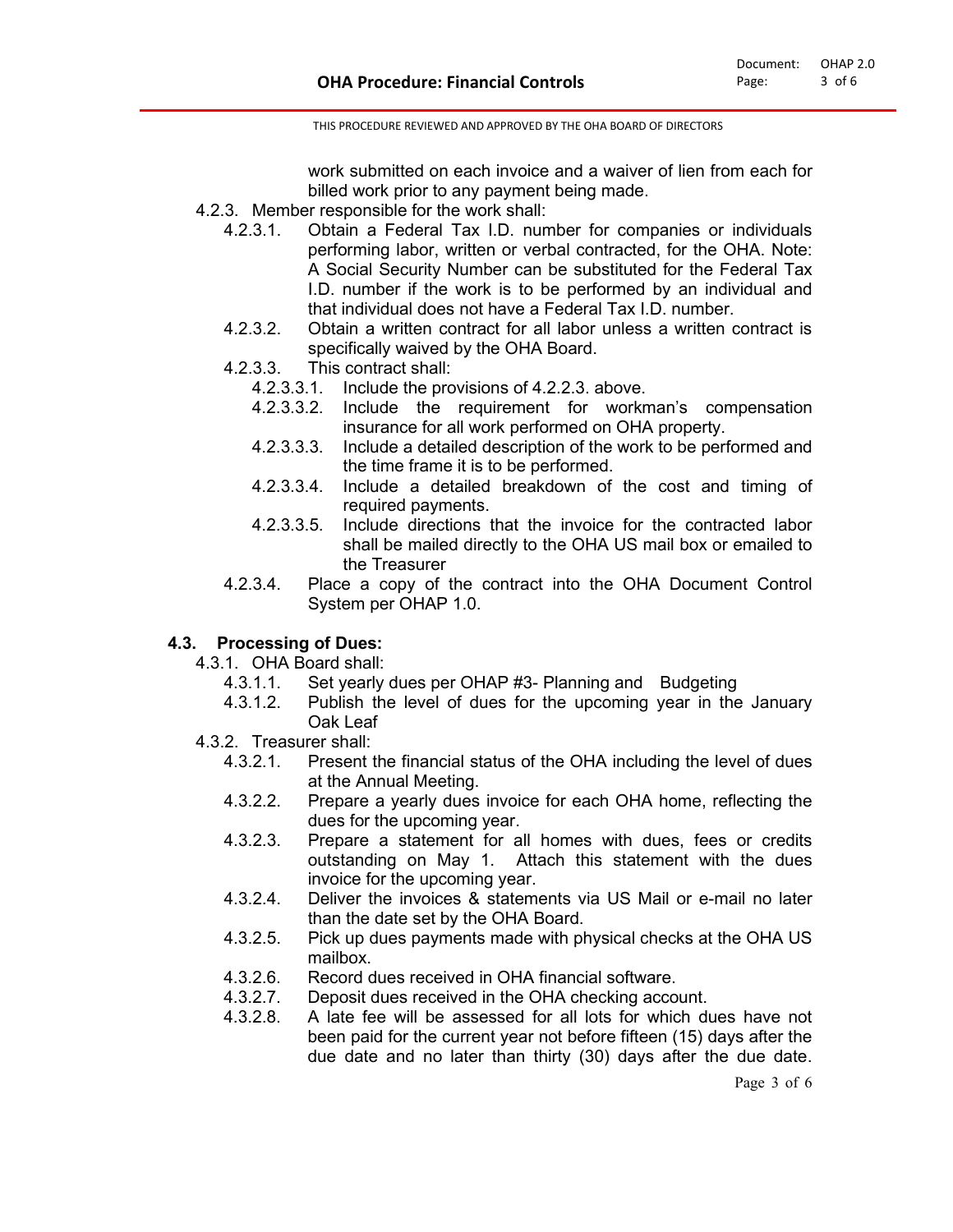The late fee shall be the amount stipulated in the OHA Bi-Laws, Article XIII.

- 4.3.2.9. Prepare a statement for each home with unpaid late fees and mail to that home by August 30.
- 4.3.2.10. The OHA Board will set the requirements for filing a lien on a property within its jurisdiction. When the amount due on the property reaches the amount set by the Board, the Treasurer will notify the property owner by mail stating that a lien will be filed if the amount is not paid. If unpaid, the Treasurer or the OHA attorney will be authorized to file a lien with the DuPage County Recorder's Office for the amount of assessments past due on the property as well as the costs association with filing said lien. After the property owner pays this amount as well as any further unpaid assessments, the Treasurer or the OHA attorney will file a release of lien with the DuPage County Recorder's Office.

# **4.4. Conducting the annual OHA Financial Audit.**

4.4.1. Treasurer shall:<br>4.4.1.1 Obtain a

- 4.4.1.1. Obtain a contract for an audit of the OHA financial books for the current year by November of the current year.
- 4.4.1.2. Deliver all applicable financial reports, receipts, payments, etc to the auditor by January 15 of the year following the year to be audited.
- 4.4.1.3. Ensure the audit is preformed in accordance with Federal Accounting Standards Advisory Board rules and regulations.
- 4.4.1.4. Present to the OHA Board the results of the financial audit.
- 4.4.1.5. Ensure that the Financial Audit is published in the OHA Oak Leaf no later than May of the year following the audit year.
- 4.4.1.6. Present the OHA Financial Audit to the membership of the OHA during the Annual Members Meeting in March/April of the year following the audit.
- 4.4.1.7. Place a copy of the Audit in the OHA Document Control System.

# **4.5. Reporting of Financial Status:**

- 4.5.1. Treasurer shall forward to the OHA Board the following reports prior to the monthly meeting of the Board of Directors.
	- 4.5.1.1. Collections Report: List of all accounts receivables by name and address of the home or business that owe the funds.
	- 4.5.1.2. Budget Report: Report that shows for the month, year to date and total year the actual amount spent per budget line item vs. the budgeted amount.
	- 4.5.1.3. Balance Sheet: Report that shows the amount of funds/assets the OHA has by bank account.
	- 4.5.1.4. Bank Statement: A copy of the latest bank statement for all active accounts that receive bank statements. Note: CDs normally do not receive bank statements.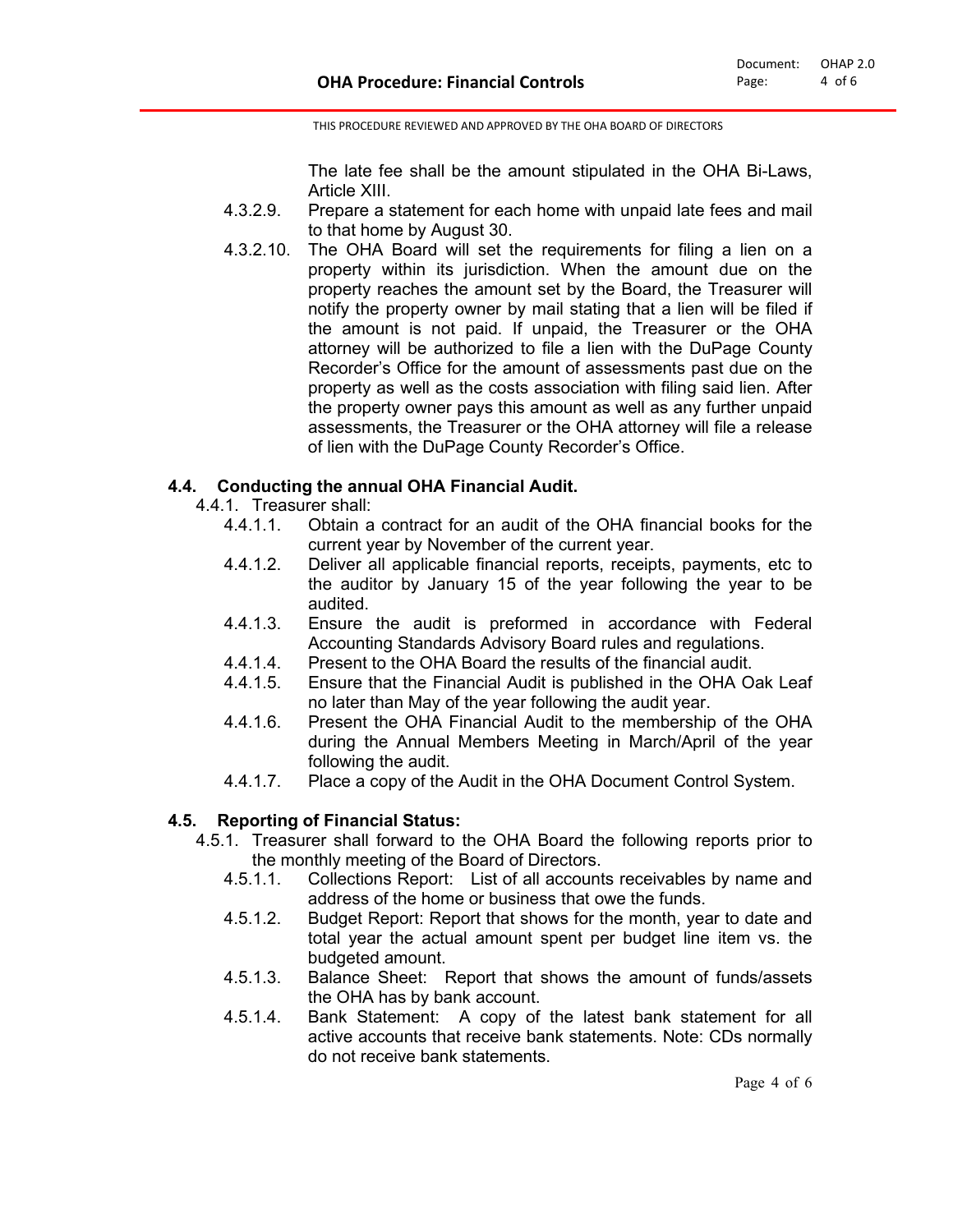- 4.5.2. The Treasurer shall present at each OHA Board meeting
	- 4.5.2.1. A summary of the financial status of the OHA.
	- 4.5.2.2. A recommendation on future action on all Accounts Receivables.
- 4.5.3. The Treasurer shall present an overall financial status of the OHA at each annual OHA members meeting.

### **4.6. Maintenance of OHA Bank Accounts and deposits:**

- 4.6.1. The Treasurer shall:
	- 4.6.1.1. Maintain a checking account, money market account and/or certificate of deposit in a local bank.
	- 4.6.1.2. Shall ensure that the deposits in any one bank do not exceed the amount insured by the FDIC.
	- 4.6.1.3. Ensure that signature cards allowing signing of checks are maintained for each of these accounts for the following only:
		- 4.6.1.3.1. Treasurer (Primary signer)
		- 4.6.1.3.2. President (Back up Signer)
		- 4.6.1.3.3. Secretary (Back up Signer)
	- 4.6.1.4. Consider maintaining funds in CDs to maximize the return on OHA investment, including rolling over or moving funds when a CD expires.
	- 4.6.1.5. Transfer funds between the OHA's checking and money market accounts in order:
		- 4.6.1.5.1. To have sufficient funds in checking to pay current bills.
		- 4.6.1.5.2. To maximize interest on the Money Market account.
	- 4.6.1.6. Reconcile each bank account with OHA books as soon as each bank statement is available.
	- 4.6.1.7. Record all transfers of funds.
	- 4.6.1.8. Record interest earned and/or fees incurred by OHA bank accounts to the OHA records.

# **4.7. Preparation and Submittal of Income Taxes**

- 4.7.1. The Treasurer shall:
	- Cause a qualified individual to prepare income tax returns for both federal and state.
	- 4.7.1.2. Sign all income tax forms.
	- 4.7.1.3. Submit income tax forms on or prior to the due date set by the state and federal governments.
	- 4.7.1.4. Distribute 1099 Misc. forms, which are prepared by the tax accountant / auditor, for:
		- 4.7.1.4.1. Individuals who have performed independent contracted work for the OHA and whose total payment equals to or exceeds \$600.
		- 4.7.1.4.2. Non- incorporated independent contractors whose total labor equals to or exceeds \$600.
		- 4.7.1.4.3. Payments to an Attorney which equals or exceeds \$600.